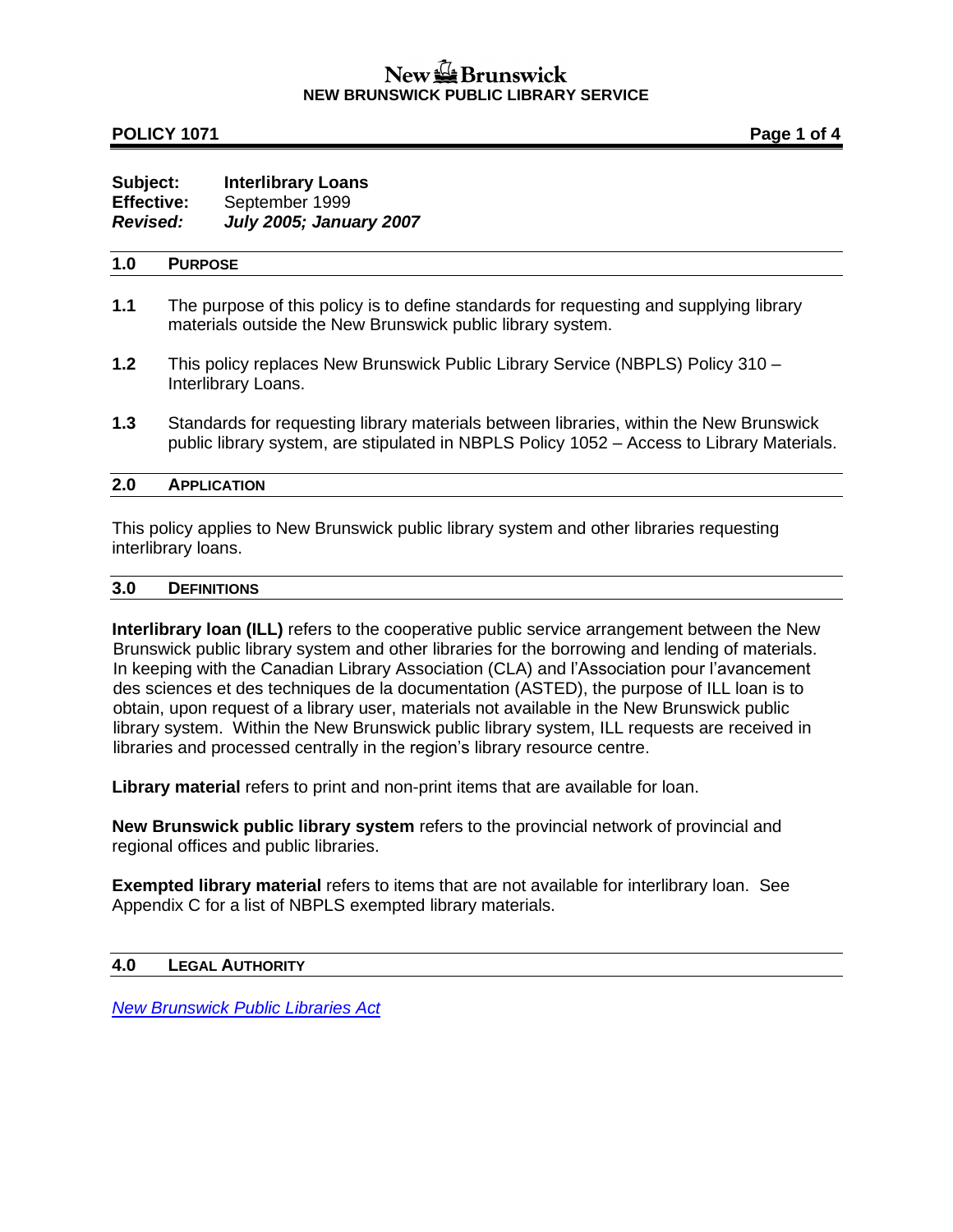# New La Brunswick **NEW BRUNSWICK PUBLIC LIBRARY SERVICE**

### **POLICY 1071 Page 2 of 4**

### **5.0 GOALS / PRINCIPLES**

- **5.1** New Brunswick public library system adheres to the Interlibrary Loan Code adopted by the Canadian Library Association and l'Association pour l'avancement des sciences et des techniques de la documentation.
- **5.2** Under the Canadian Library Association's Intellectual Freedom Position Statement and La charte des droits du lecteur of the [l'Association pour l'avancement des sciences et](http://www.asted.org/)  [des techniques de la documentation,](http://www.asted.org/) libraries shall acquire and make available the widest variety of materials.
- **5.3** New Brunswick public libraries provide access to interlibrary loan service in order to meet the educational, informational, recreational and cultural needs of users when the provincial collection of library materials does not meet those needs. When resources permit, it is provided free of charge.
- **5.4** The provision of interlibrary loan service is an adjunct to, not a substitute for, collection development.
- **5.5** Library materials should be loaned whenever possible and loans processed as soon as possible.

### **6.0 REQUIREMENTS / STANDARDS**

- **6.1** New Brunswick public libraries will adhere to the responsibilities for requesting and supplying library materials as outlined in the CLA/ASTED Interlibrary Loan Code (see Appendix A), in addition to the following:
	- **EXECT** ILL service will be provided free to patrons and other libraries except when service charges are imposed by the supplying library. In this case, the New Brunswick public library system will charge an ILL service fee, on a cost-recovery basis. See NBPLS Policy 1055 – Library Fees.
		- **Requested library material will be considered for purchase in the New Brunswick** public library system provincial collection, before requesting it through ILL (e.g. frequently-requested materials).
		- Exempted library material will be screened out and not requested from libraries (see section 3.0).
		- The New Brunswick public library system will use a patron ILL request form (see Appendix B) which indicates whether or not a patron is willing to pay for any borrowing or photocopying of library materials from supplying libraries. This will influence the choice of potential suppliers for those requests.
		- New Brunswick public library system will accept a maximum of 10 active ILL requests as the limit from a patron at any one time.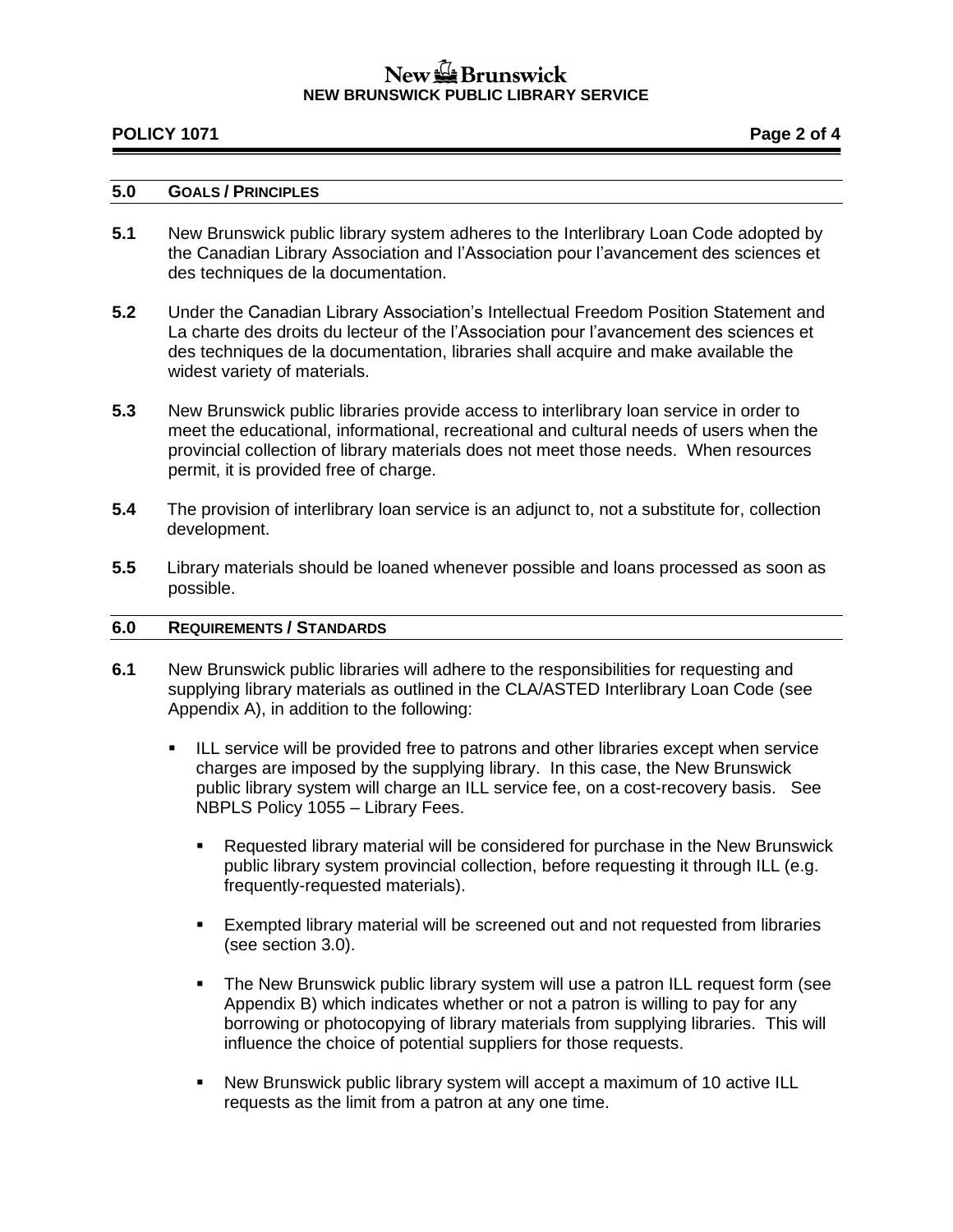# New  $\mathbb{Z}$  Brunswick **NEW BRUNSWICK PUBLIC LIBRARY SERVICE**

- All information will be verified before forwarding the ILL request. The source of the information must be indicated and, if no verification is possible, the sources consulted must be specified. Each ILL request will include some or all of the following bibliographic information:
	- o Author
	- o Title
	- o Publisher
	- o Date of publication and edition
	- o ISBN (International Standard Book Number) or ISSN (International Standard Serial Number)
- Library materials (e.g. microforms) obtained through ILL can circulate and do not need to be restricted to in-house use if it is agreeable to the supplying library.
- **Requests for photocopied material must comply with the [Copyright Act](http://laws-lois.justice.gc.ca/eng/acts/c-42/) and its** related agreements (see NBPLS Policy 1052 – Access to Library Materials, *Appendix C – Access Copyright*).
- **•** When the New Brunswick public library system fills an ILL request, the loan period will normally be one calendar month from the date of dispatch.

### **7.0 GUIDELINES / RECOMMENDATIONS**

None.

#### **8.0 REGIONAL GUIDELINES AND PROCEDURES**

In consultation with the Provincial Office, Regional Directors may develop additional guidelines and procedures consistent with and necessary to support this policy.

#### **9.0 REFERENCES**

Copyright Act of Canada. [\(http://laws-lois.justice.gc.ca/eng/acts/c-42/\)](http://laws-lois.justice.gc.ca/eng/acts/c-42/).

[La charte des droits du lecteur.](http://www.asted.org/) Association pour l'avancement des sciences et des techniques de la documentation.

[Intellectual Freedom Position Statement.](http://www.cla.ca/) Canadian Library Association.

Interlibrary Loan Code. Canadian Library Association / Association pour l'avancement des sciences et des techniques de la documentation (Ottawa, 1995).

New Brunswick Public Libraries Act. [\(http://laws.gnb.ca/en/BrowseTitle\)](http://laws.gnb.ca/en/BrowseTitle).